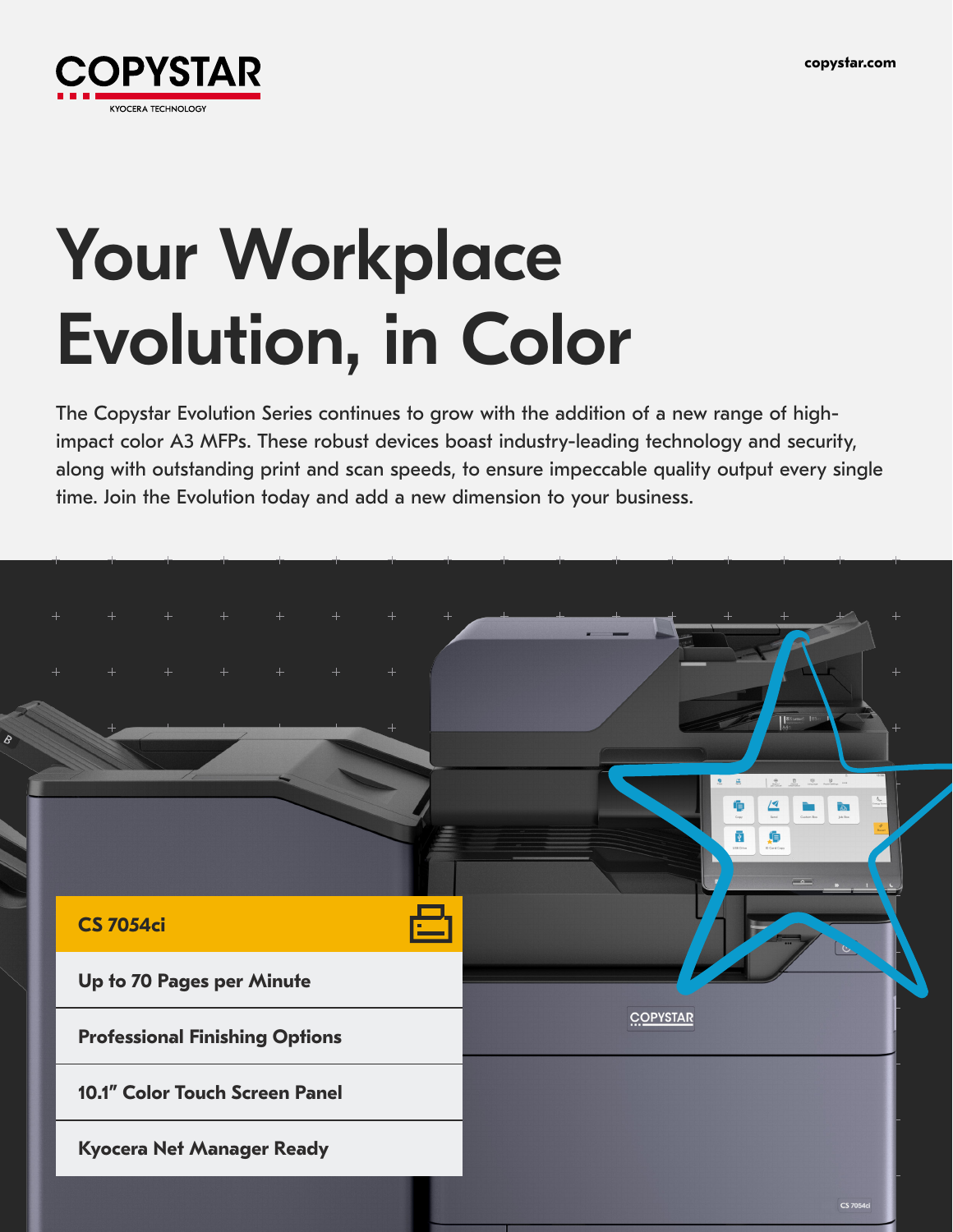# **BASIC SPECIFICATIONS**

**Configuration:** Color MFP - Print/Scan/Copy/Optional Fax **Speed:** Letter: 70 ppm, Legal: 42 ppm, Ledger: 35 ppm (print only)

**Warm Up Time:** 26 seconds or less (power on) **First Page Out:** Copy: 3.4 seconds BW, 4.4 seconds Color

Print: 3.7 seconds BW, 5.0 seconds Color **Display:** 10.1" Color Touch Screen Control Panel **Memory/Hard Disk Drive:** 4GB RAM/32GB SSD/ 320GB HDD Standard, 1TB HDD (option) **Duplex:** Standard Stackless Duplex supports Statement (5.5" x 8.5") to Ledger (12" x 18"), 16 lb. Bond - 142 lb. Index (60 – 256gsm) **Standard Output Tray:** Statement – 12" x 18"/500-sheets; up to 12" x 48" Banner (single sheet) **Electrical Requirements:** 120V, 60Hz, 16A; 220-240V, 50/60Hz, 10A **Typical Electricity Consumption (TEC):** 120V: 1.05 kWh/week; 220V: 1.01 kWh/week **Dimensions:** 23.7" W x 26.1" D x 31.1" H

**Weight:** 209.4 lbs **Maximum Monthly Duty Cycle:** 250,000 Pages per Month

#### **PAPER SUPPLY**

**Paper Capacity:** Standard 1,150-sheets; Maximum 7,150-sheets **Standard Paper Sources:** Dual 500-sheet Trays, 150-sheet MPT, Auto Selection/Switching **Standard Paper Size:**  Tray  $1 - 5.5$ " x  $8.5$ "  $- 8.5$ " x  $14$ " (statement to legal) Tray  $2 - 5.5'' \times 8.5'' - 12'' \times 18''$ , Custom Size MPT: 5.5" x 8.5" – 12" x 18" (multiple); to 12" x 48" Banner (single)

# **Optional Paper Sources:**

**PF-7140** Dual 500-sheet Tray Option - 5.5" x 8.5" – 12" x 18" **PF-7150** Dual 1,500-sheet Tray Option - 8.5" x 11" **PF-7120** 3,000-sheet Large Capacity Tray Option - 8.5" x 11"

#### **Paper Weight:**

Trays/MPT: 14 lb. Bond – 166 lb. Index (52 – 300gsm) **Input Materials:** Standard/Optional Trays: Plain, Bond, Recycled, Preprinted, Vellum, Color, Pre-Punched, Thick, Thin, High Quality, Letterhead, Envelope, Custom; MPT: Plain, Bond, Recycled, Preprinted, Vellum, Color, Pre-Punched, Thick, Thin, High Quality, Transparency (OHP), Coated, Index Tab, Label, Letterhead, Envelope, Custom

# **SECURITY SPECIFICATIONS**

Local Authentication, Network Authentication, Encryption Communication (IPsec, HTTPS, TLS 1.3, LDAPS, SMTP/POP/ FTPS over TLS, SNMPv3), TPM chipset (Trusted Platform Module), S/MIME, SCEP (auto certificate issuance/renewal), OCSP/CRL (certificate validation), Secure Boot (firmware authenticity verification), Run Time Integrity Check, Data Security Kit 10 enhances IPsec communication (support for FIPS 140-2), HDD and Memory Overwrite (7x) Mode and HDD Data Encryption (256 bit), Common Criteria (ISO/IEC-15408/ EAL2), IEEE 2600.2

#### **PRINT SPECIFICATION**

**Standard Controller:** ARM Cortex-A53/1.6GHz **PDLs/Emulations:** PRESCRIBE, PCL6 (PCL-XL/PCL-5e), KPDL3 (PS3), XPS, OPEN XPS, PDF; Optional (UG 34): IBM ProPrinter, Line Printer, LQ-850 **Print Resolution:** Up to 4800 x 1200 dpi **Fonts:** KPDL3, PCL6, Bitmap **OS Compatibility:** Windows: 8.1/10/Server 2012/ Server 2012 R2/Server 2016/Server 2019; Mac OS X v10.0 or later; Chrome OS **Mobile Printing:** Apple AirPrint®, Mopria®, KYOCERA Mobile Print, KYOCERA MyPanel **Interfaces:** Standard: 1000 Base-T/100-Base-Tx/10BASE-T (IPv6, IPv4, IPsec), 802.3az ready, High-Speed USB 3.0,

4 USB 2.0 Host Interfaces, 2 Expansion Slots, IEEE 802.11b/g/n Wireless LAN (supports up to 98.5 feet); Optional: IEEE 802.11a/b/g/n/ac (**IB-37** for 2.4/5GHz), 10/100/1000BaseTX (**IB-50** for Dual NIC); IEEE 802.11b/g/n (**IB-51** for Wireless LAN Interface (supports up to 328.1 feet) **Network Print and Supported Protocols:** HTTPS, FTPS, SNMP v1/v2c/v3, Raw Port (Port 9100) TCP/IP, IPv4, IPv6, DHCP LPR, DNS, WSD Scan/Print **Drivers:** KX Driver, PCL Mini Driver, KPDL Mini Driver, Network Fax Driver, TWAIN Driver, WIA Driver, Status Monitor, Common Profile, Output to PDF, Security Watermark, Super

Resolution, Color Optimizer, MAC Driver, Chrome Print Driver, Linux Driver, KX Driver with Distributed Printing, Windows Inbox Driver, SANE Driver

**Utilities:** KYOCERA Net Viewer, KYOCERA Net Device Manager, Quick Setup, KX PRESCRIBE Macro Generator, ID Register, Software Management Service, Upgrade Studio, Web Package Maker, Removal Tool, Wi-Fi Setup Tool, PDF Direct Print, Command Center RX; Kyocera Net Manager (option)

#### **SCAN SPECIFICATION**

**Scan Type:** Color and Black & White Scanner **Scan Resolution:** 600/400/300/200 dpi, 200 x 100 dpi, 200 x 400 dpi

**File Formats:** TIFF, JPEG, XPS, OpenXPS, PDF/A-2.0 (MMR/JPG Compression/High Compression PDF); Option: Scan Extension Kit Text Searchable PDF; MS Office File **Connectivity/Supported Protocols:** 10 BASE-T/100 BASE-TX/1000 BASE-T (IPv6, IPv4, IPSec) TCP/IP, Hi-Speed USB 3.0

**Scanning Functions:** Scan-to-Folder (SMBv3), Scan-to-Email, Scan-to-FTPS over TLS, Scan-to-USB, WSD Scan, DSM/SANE Scan, TWAIN Scan, Specified Color Removal, Border Erase, Preview, PDF Digital Signatures **Original Size:** Up to 11" x 17" (Glass) **Drivers:** TWAIN/WIA/DSM-SANE Driver/WSD Scan

#### **OPTIONAL DOCUMENT PROCESSORS:** Acceptable Originals:  $5.5'' \times 8.5'' - 11'' \times 17''$

**DP-7150:** Reverse Auto Document Processor/140-sheets Speed: Simplex: 80 ipm; Duplex: 48 ipm (BW/Color) Weight: Simplex: 13 lb. Bond – 90 lb. Index (35 – 160gsm) Duplex: 16 lb. – 32 lb. Bond (50 – 120gsm)

#### **DP-7160 (with multi-feed detection):**

Dual Scan Document Processor/320-sheets Speed: Simplex: 137 ipm; Duplex: 274 ipm (BW/Color) Weights: Simplex: 13 lb. Bond – 120 lb. Index (35 – 220gsm) Duplex: 16 lb. – 120 lb. Index (50 – 220gsm)

#### **DP-7170 (with multi-feed and staple detection):**

Dual Scan Document Processor/320-sheets Speed: Simplex: 137 ipm; Duplex: 274 ipm (BW/Color) Weights: Simplex: 13 lb. Bond – 120 lb. Index (35 – 220gsm) Duplex: 16 lb. – 120 lb. Index (50 – 220gsm)

#### **COPY SPECIFICATIONS**

(w/option)

**Copy Resolution:** 600 x 600 dpi **Image Mode:** Text, Photo, Text/Photo, Graphic/Map **Continuous Copy:** 1 – 9,999 **Additional Features:** Auto Magnification, Auto Paper Select, Combine Copy, Mirror Image, Rotate Copy, Border Erase, Split Copy, Margin Shift, Page Number, Form Overlay, Blank Page Skip, Specified Color Removal, Proof Copy, Preview, ID Card Copy **Job Management:** 1,000 User Codes, Job Build, Shortcut Keys, Repeat Copy **Magnification/Zoom:** Full Size, 4 Reduction, 4 Enlargement Preset Ratios, 25 – 400% in 1% Step Increments **Document Box:** Custom/Job/USB Drive Box, Fax Box

#### **OPTIONAL FAX SPECIFICATIONS Fax Type:** Fax System 12 (option)

**Type/Data Compression:** G3 Fax/MMR, MR, MH, JBIG **Transmission Speed/Modem Speed:** Less than 3 seconds/33.6 Kbps **Fax Memory:** Standard 170 MB **Driver:** Network Fax Driver **Fax Functions:** Network Fax, Duplex Transmission and Reception, Encrypted Transmission and Reception, Polling Transmission and Reception, Broadcast, Fax Server Integration, Fax Dedicated Paper Feed Tray, Fax Forwarding to email or file

# **SOLUTIONS AND SERVICES**

# **Remote Management**

Kyocera Fleet Services ready! A highly secure cloud-based monitoring solution that offers real-time visibility into your fleet. Optimize device uptime and be notified when to replenish supplies. Streamline billing with seamless 3rd party application integration, allowing you to focus solely on your business.

## **Printing Software**

Cost Control & Security Cloud & Mobile Printer Management

**Content Services** Scan & Connect

Intelligent Process Automation Enterprise Content Management

#### **IT Solutions**

Technology Solutions Including solutions for Cloud and Data Centers Network Infrastructure Cybersecurity Solutions Collaboration Solutions

# **Consulting Services**

Including IT Health Check CIO as a Service Healthcare Compliance Backup and Recovery Planning

# **Professional Services**

Including Design and Architecture Project Implementation Project Management

**Managed Services**

Including Help Desk Services Retainer Services and On-site Support